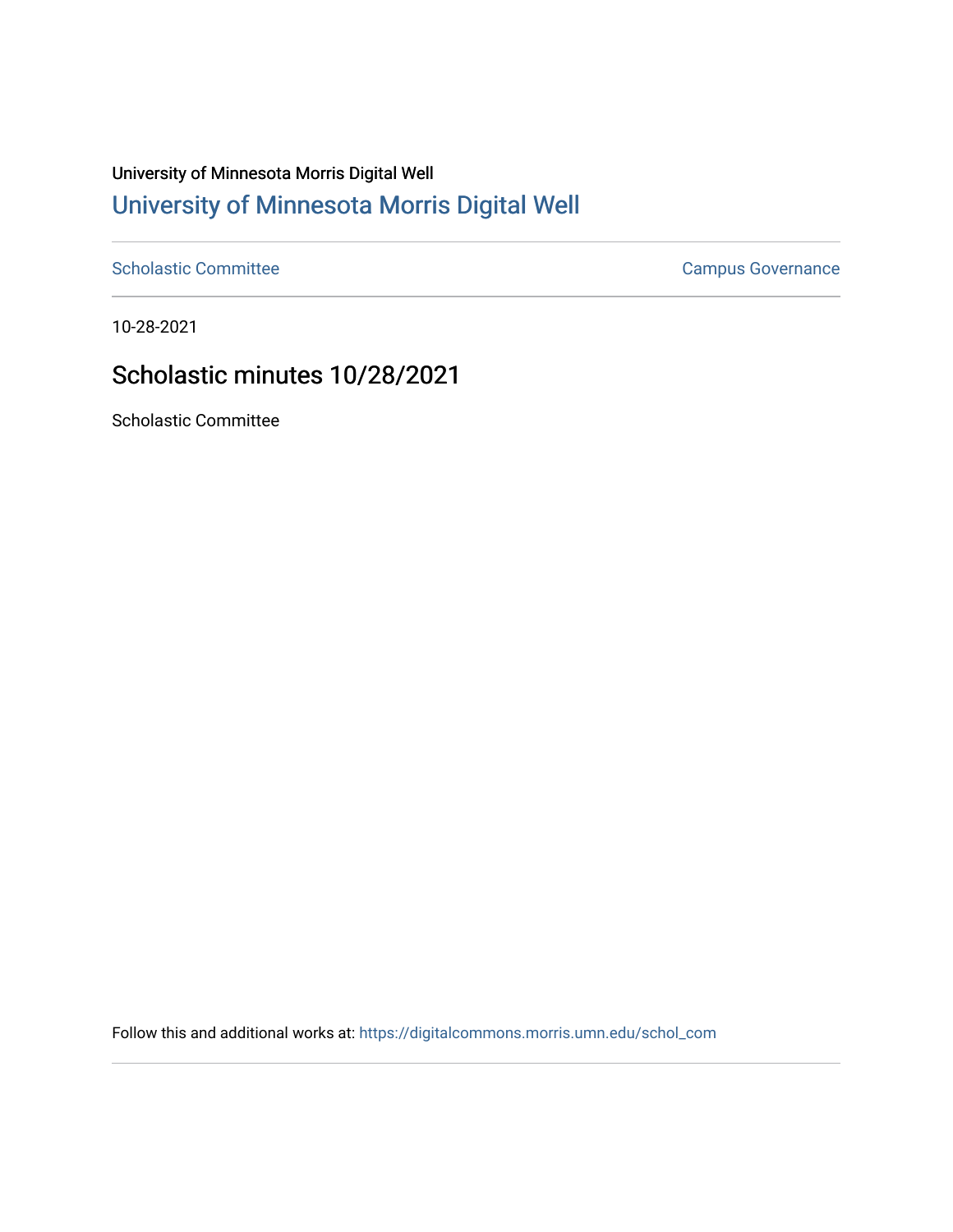## Agenda for Oct 28, 2021

- 1. Approval of Oct 14 minutes
	- a. October 20<sup>th</sup> minutes unanimously approved
- 2. Chair Report
	- a. Working on meeting setup spring is nearly complete
		- i. Summer petition and appeal report (Marcus)
		- ii. Academic integrity committee (suspension and appeals)
		- iii. Inviting Athletics to come and talk
		- iv. Career services
- 3. SCEP report
	- a. Nothing to report
- 4. Report on suspensions and probations (Marcus Mueller)
	- a. Academic Probation/Suspension overview
		- i. Update on Grading policies for Covid-19
			- 1. No academic probations and no F/D went to N
			- 2. Fall 2021 standard polices back in place.
		- ii. Spring 2021
			- 1. 153 on "fake" academic probation
			- 2. 46 on students on technically on academic probation
			- 3. 2 students suspended
			- 4. 53 submitted petition to change D to N or S grade count toward major.
				- a. Historical data
					- i. Fall 2019 102 on academic probation 16 suspended
					- ii. Sprint 2020 77 on academic probation
					- iii. Fall 2020 82 students ended on probation
					- iv. Spring 21
				- b. To meet financial aid
					- i. Students need 2.0 earn at least 67% of the credits= they attempted
					- ii. Remain below 150% of credits need for degrees
					- iii. 78 SAP Suspended between summer 21 and fall 21 56 students on SAP suspended
						- 1. 15/56 students who were sap suspended did not enroll for fall 2021
					- iv. N graded impact credit competition ration and timeframe credits.
				- c. Future implications
					- i. Positive some students benefited by selective use of the revised polices